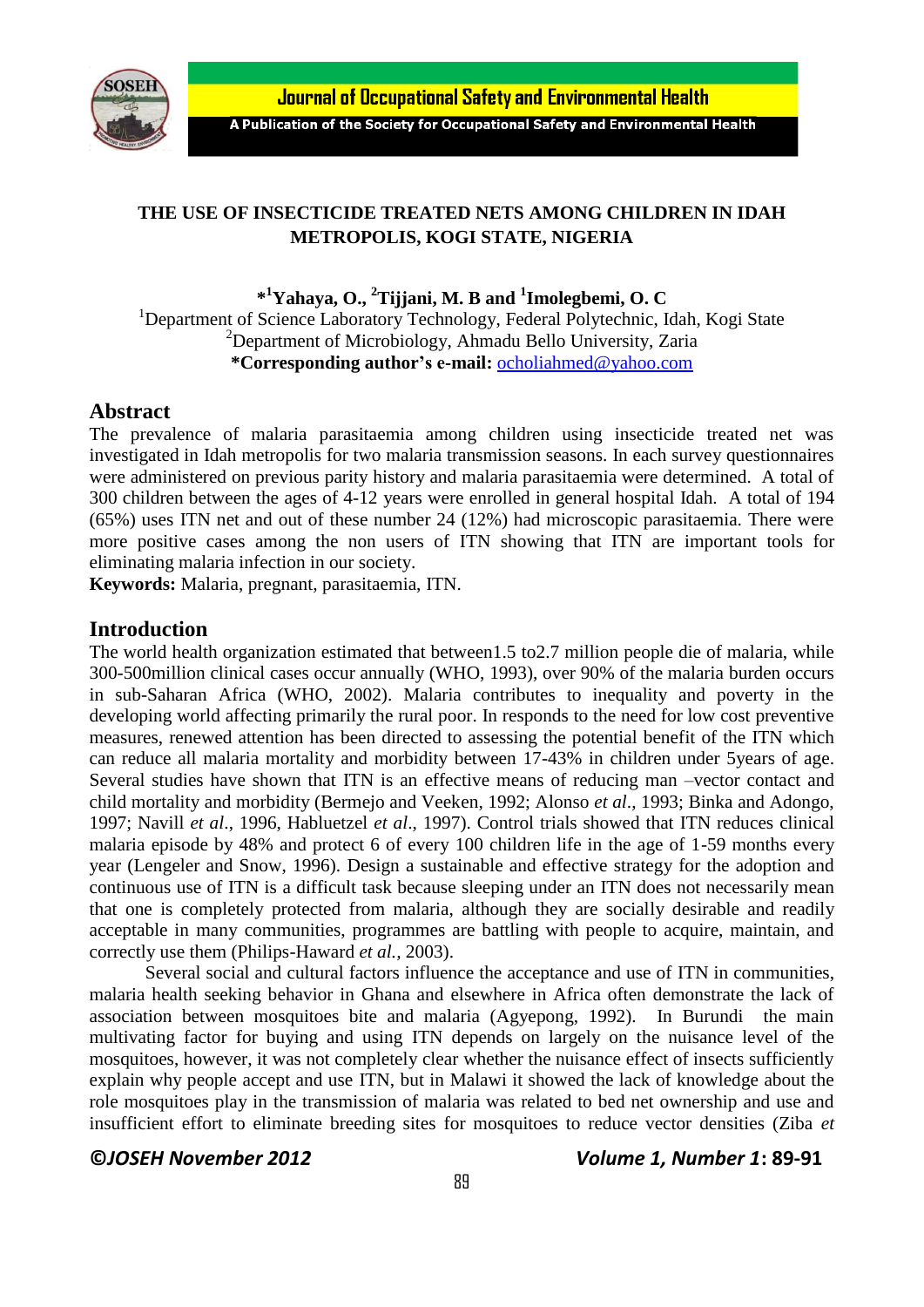#### **Yahaya, O., Tijjani, M. B and Imolegbemi, O. C (2012). The Use Of Insecticide Treated Nets Among Children In Idah Metropolis, Kogi State, Nigeria**

*al*.,1994; Agyepong,1994). The ITN interventions require more social, cultural, diagnosis; treatment and prevention influence their use. (Agyepong, 1999; Alii *et al.*, 2003; Binka and Akwengi, 2006). The work aimed at studying the effective use of ITN among children at Idah, Kogi State, Nigeria.

### **Materials and Methods**

The prevalence of malaria and use of ITN were investigated among 300 children between the ages of 4-12 attending general hospital, Idah, Kogi State in two malaria seasons. (2010-2011). Blood samples were collected for malaria parasitaemia and anemia and questionnaire forms were used to interview the children on the awareness and use of ITN, were children could not understand questions correctly; the parents who normally accompany them to the hospital clarifies them. Thick blood films were prepared from capillary blood stained with Giemsa stain and observed under oil immersion objectives. The parasite densities were determined by counting the number of parasites from the various fields and slides were double checked blindly. All samples collected and examined within the children's units of hospital laboratory.

#### **Results and Discussion**

A total of 195 (65%) children were aware of ITN and used it (Table 1). About 105 (35%) do not use the net. Among the population (195) that used ITN about 24 (12%) had malaria. While about 56 (53%) had malaria among the non users. The results showed that high prevalence of malaria parasites among the children studied 80 (26.7%). The high prevalence of malaria parasite infections among the study group agrees with the results obtained by Lengeler (2000), in his trials, ITN was able to reduce malaria episode by 48% in children. Awareness in this study was found to be 65% which is less than the 80% recommended by Govella *et al.,* (2010) coverage of ITN to be able to achieve effective outdoor malaria prevention and control.

| Children        | Respondents |    | Positive for malaria |      | Negative for malaria |      |
|-----------------|-------------|----|----------------------|------|----------------------|------|
|                 | No.         | %  | No.                  | $\%$ | No.                  | $\%$ |
| Total no.       | 300         |    | 80                   | 26.7 | 220                  | 84.3 |
| Made use of ITN | 195         | 65 | 24                   | 12   |                      | 87.6 |
| Did not use ITN | 105         | 35 | 56                   | 53   | 49                   | 46   |
| Male            | 159         | 53 | 51                   | 32   | 108                  | 68   |
| Female          | 141         | 47 | 29                   |      |                      |      |

**Table 1:** Prevalence of malaria parasitaemia among children using ITN or not examined in Idah

WHO (2000) launched ITN as one of the best malaria control measure and the use in several countries has recorded success. Bermejo and Veekan (1992) studied the effective use of ITN in reducing malaria, and his results gave evidence that ITN can provide substantially reduced children mortality. Insecticide treated nets are now important method of controlling malaria. The protective effect will be stronger if they are used by a high proportion of the population at risk. How to achieve this high coverage is currently the object of debate (Smith, 2001). Should ITN be sold as commodity using social marketing to stimulate their sales and Should ITN be provided free to the group at risk. According to Lengeler, (2000), in Africa where 90% of malaria death occur, many of the sufferers are the rural poor with little resources even at the modest cost. Rural areas where ITN are sold through social marketing have not achieved the desire coverage of 60% of children under 5 years and 60% of pregnant women. The results suggest that ITN is impactful positively on children and can reduce malaria significantly when properly used. It is therefore recommended that the